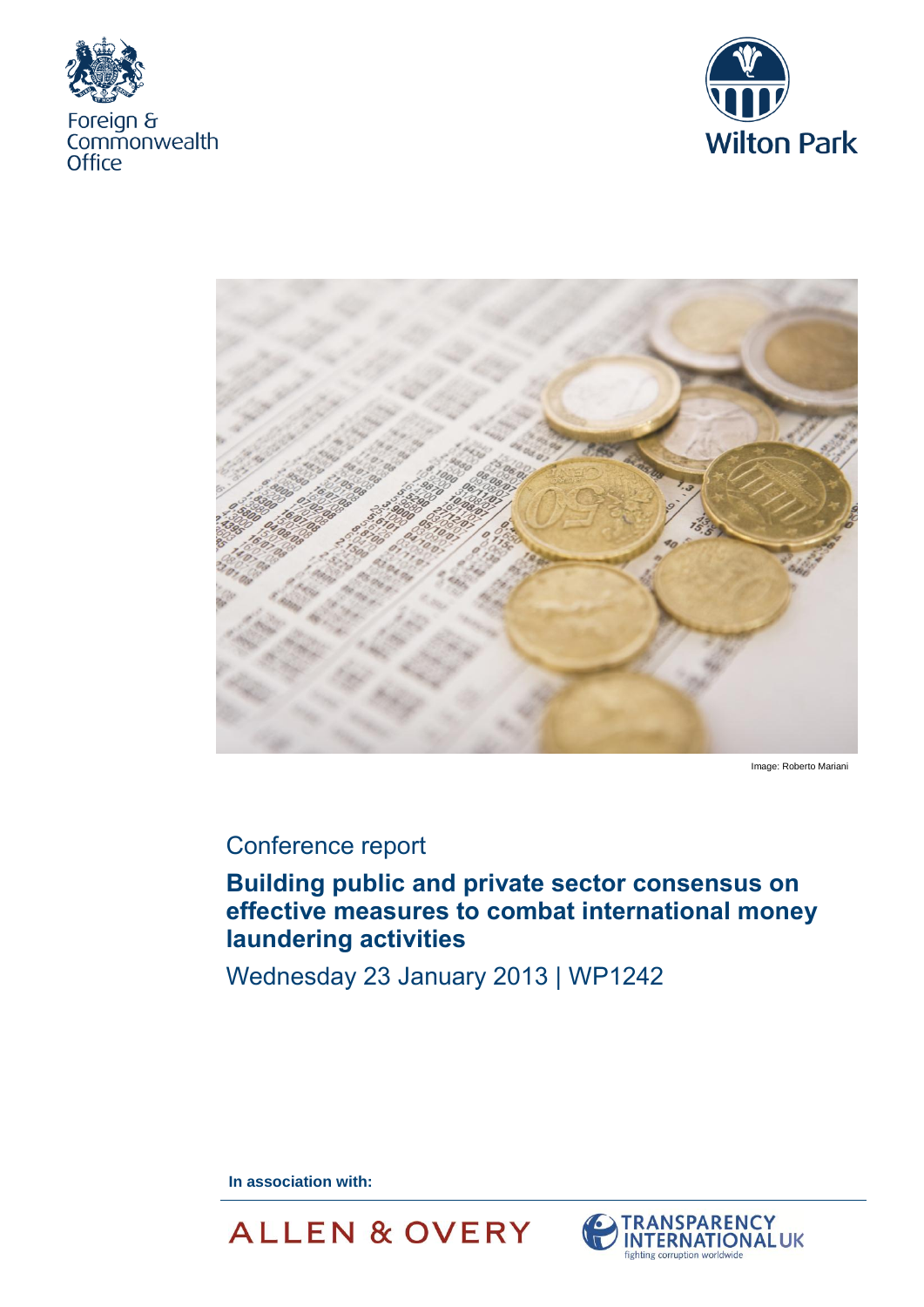

## Conference report

## **Building public and private sector consensus on effective measures to combat international money laundering activities**

## Wednesday 23 January 2013 | WP1242

The UK Prime Minister's recent speech on the role of open economies, open societies and open governments in advancing trade, ensuring tax compliance and promoting greater transparency in driving global economic growth, provide the backdrop for a closer examination of specific sets of regulations. With transparency and anti-corruption measures for exposing illicit flows playing a key role in the wider global prosperity agenda, this roundtable will examine whether the current international architecture for reporting and prosecuting money laundering activity is delivering on the intended outcomes.

Does more data always equal better results, or are there efficiencies and improvements to be gained by a different approach to regulation and reporting of money laundering activities? Does international policy – and at a more local level, EU and UK policy – match the increasing demands for companies and institutions of governance to deliver results when it comes to identifying barriers to prosperity caused by money laundering?

## **Key points**

- The overall AML/CFT framework is suitable, outcomes need to be improved
- Technical compliance is necessary, but not sufficient effective implementation is key
- Greater transparency of ownership should improve outcomes, but must not merely impose burdens on the willing and compliant
- Financial institutions must improve their game, but good work should not go unnoticed
- Greater guidance and consistency on data protection issues nationally and internationally – would be welcome
- Senior levels in financial institutions must be held responsible, with appropriate criminal and regulatory sanctions used to change behaviour, both personally and corporately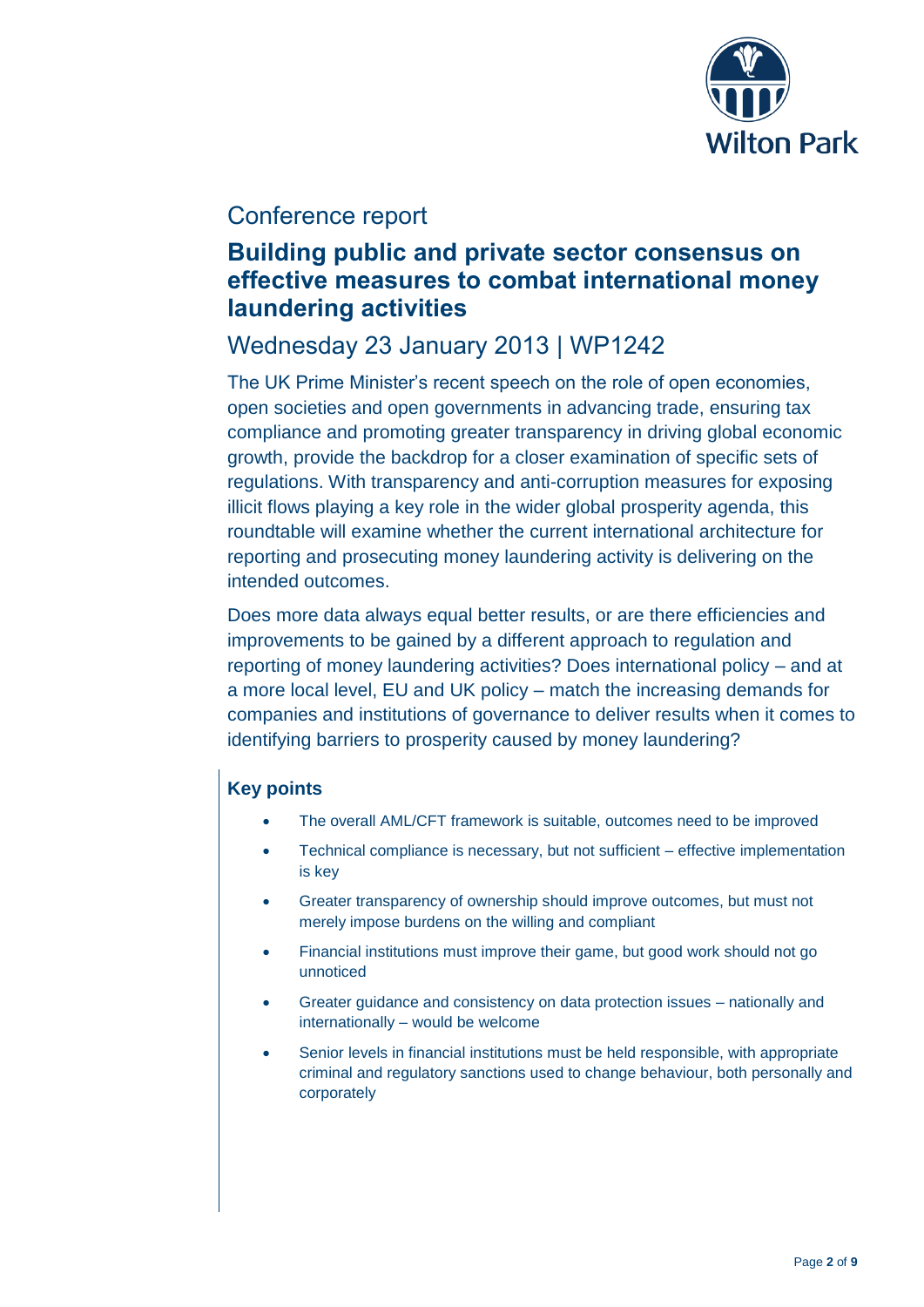" There is broad consensus that the framework…is suitable (or, at least, no one has been able to devise a better system)."

### **Can the international framework be made to work, or is fundamental reform required?**

- 1. The international framework to combat money laundering and the financing of terrorism has evolved over more than 25 years. The international standards are expressed primarily through the Financial Action Task Force (FATF) Recommendations, which were first issued in 1990. The FATF recently reviewed the standards, culminating in the publication of its revised 40 Recommendations in February 2012 following wide consultation, not only with its members and observers such as country governments and international organisations, but also with relevant industry bodies and civil society organisations.
- 2. There is broad consensus that the framework, relying as it does on legal and institutional structures, preventative measures, and powers of competent authorities, is suitable (or, at least, no one has been able to devise a better system). However, it is clear that money laundering continues to take place on a large scale by international organised crime, local criminals, in grand corruption and tax crimes – and that terrorist groups continue to raise, move and utilise money. Recent scandals in the banking system have given the perception that banks are paying not much more than lip service to their obligations. Stolen assets are still not being returned to countries from which they have been looted. It could, therefore, be argued that the anti-money laundering/counter-terrorist finance (AML/CFT) framework is as good as it can be, but it has failed.
- 3. Such arguments are, to an extent, naïve the causes of crime and terrorism cannot be addressed by an AML/CFT system alone. Assessing the effectiveness of the measures implemented globally through the FATF standards is problematic for several reasons, not least because there has been no explicit statement of the objectives of the system, tied to measurable outcomes. A considerable body of academic research has failed to provide measures of the amount of money laundered. Even if this was possible, allocating any reduction to the effects of the AML/CFT system, rather than to a host of other social effects and crime/harm reduction initiatives, would be very difficult.
- 4. However, this is not to say that focusing on the expected outcomes of particular aspects of the system, and measuring their effectiveness, is not a worthwhile endeavour. One point of view is that the current system is over-engineered, and is trying to achieve too many things; (and with increasing demands put on it, such as counter proliferation and tax crimes) focusing on specific issues, with greater cooperation between policy makers, supervisors, enforcement and (crucially) the financial industry to address them, may provide useful, measurable results. On the other hand, the requirements imposed on financial institutions can be seen as conceptually simple – they should know their customers at the outset of their relationship, monitor them to see if their behaviour is as expected, and report them to the authorities if it is suspicious.
- 5. One area where the FATF has been effective is in achieving a high level of implementation of their Recommendations at the national level. This has been achieved through the mutual evaluation system and initiatives to help and support countries implement robust AML/CFT systems, and also the use of sanctions (such as naming countries with deficiencies) through the International Cooperation Review Group (ICRG) process.
- 6. However, there is a now clear understanding that technical compliance with the standards is merely a necessary, but not sufficient, step towards an effective regime. There will be a real shift in focus to evaluating the effectiveness of implementation, alongside continued assessment of technical compliance, which might be characterised as focusing on the outcomes the system delivers, rather than the inputs. The FATF is working on producing new methodologies for evaluating the standards. The focus on effectiveness will provide a challenge to assessors, who will have to be capable of understanding if legal provisions or systems and controls are delivering the right result,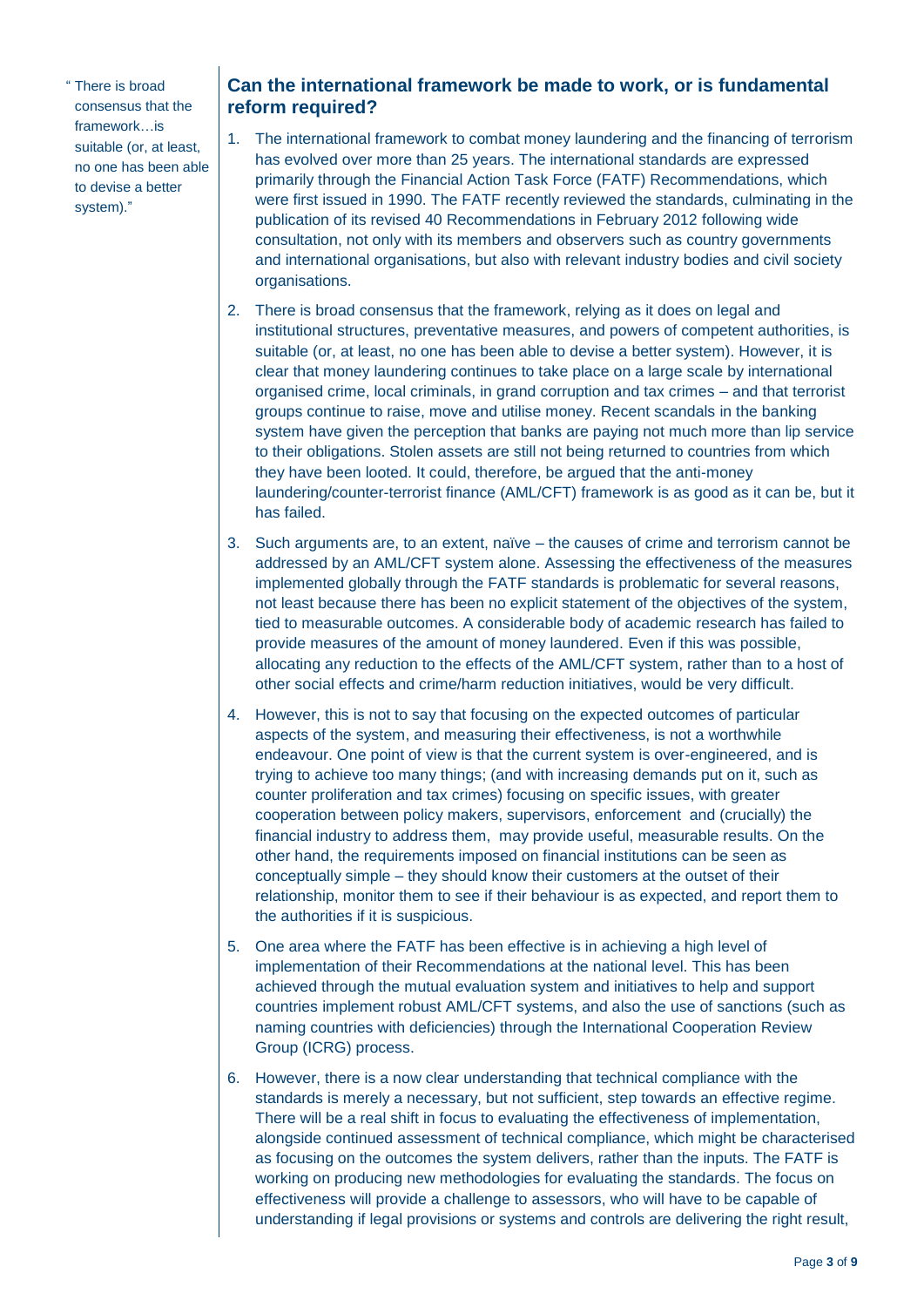if future evaluations are not to be more 'tick box' exercises.

" The right to privacy has to be balanced against the public good of greater transparency"

### **Beneficial ownership**

- 7. The system could benefit from a more serious collective effort on beneficial ownership, i.e. who ultimately lies behind - and benefits from - legal structures such as companies and trusts. There is no doubt that criminals use complicated corporate structures to move and hide their assets, and greater transparency in this area would, in theory, make it more difficult for them to launder money and easier for the proceeds of crime to be recovered. However, corporate structures and trusts have many legitimate uses (and are also used in the increasingly murky area of tax avoidance, where moral rather than clear legal obligations are increasingly cited by governments). The right to privacy has to be balanced against the public good of greater transparency, and any measures introduced must not penalise the legitimate and compliant users of such arrangements, through greater costs, whilst having little effect on organised crime and 'kleptocrats', who are often one step ahead of the law.
- 8. Hitherto, the onus has often been on financial institutions to obtain beneficial ownership information on their customers, with no corresponding requirement on those customers to either have it available or, indeed, to supply it. In the FATF's review of their standards, they found that there was very poor compliance with the elements relating to beneficial ownership in their Recommendations and very different views (both in legal frameworks and stakeholders' opinions) as to what beneficial ownership should actually mean. In seeking greater clarity, the new Recommendations adopt a tiered approach, beginning with direct or indirect control through ownership, shareholding or influence, and where this is impossible to ascertain, looking at the natural persons who actually control the activities of the company. However, in seeking to balance conflicting objectives and reach consensus, greater flexibility has been given to the approach individual jurisdictions may adopt than in other areas.
- 9. To some, this approach may create more problems than it solves, as inevitably some countries will have weaker measures than others, and by utilising those jurisdictions criminals will be able to frustrate the purpose of the Recommendation. One view is that no flexibility should be allowed and all companies should be required to declare their beneficial ownership and this information should be freely available publically. Others regard this as too onerous a burden on legitimate companies, particularly small ones, which would have little appreciable effect on criminals and their activities.

## **Data protection**

- 10. Another area where both the public and private sectors have found difficulties is in the relationship between AML/CFT requirements and data protection. The FATF have not been able to address directly data protection issues, but clearly their recommendations must deliver compliance with the principles of data protection. There is a genuine tension between two aims of public policy, the right to privacy and the need to know. Data protection requirements should operate in pragmatic and proportionate ways to achieve their aims, and the authorities should work with organisations that hold data to enable them to comply, rather than acting to punish them after the fact.
- 11. In recent years, the increased use of technology in AML/CFT has meant the amount of data being collected, analysed and stored has increased enormously. Hundreds of thousands of reports are made by the financial and other sectors each year to the authorities, and although this has a cumulative intelligence value, it must be balanced against individuals' rights when no action is being taken on the majority of reports. In the UK, the Information Commissioner's Office has worked with the Financial Intelligence Unit to draw up retention guidelines, with reports over six years old, and which are no longer relevant, being required to be destroyed. The private sector is gathering ever more data on their customers and their activities – this may be justified by the AML/CFT requirements placed upon them, but carries obligations to handle the

" There is a genuine tension between two aims of public policy, the right to privacy and the need to know."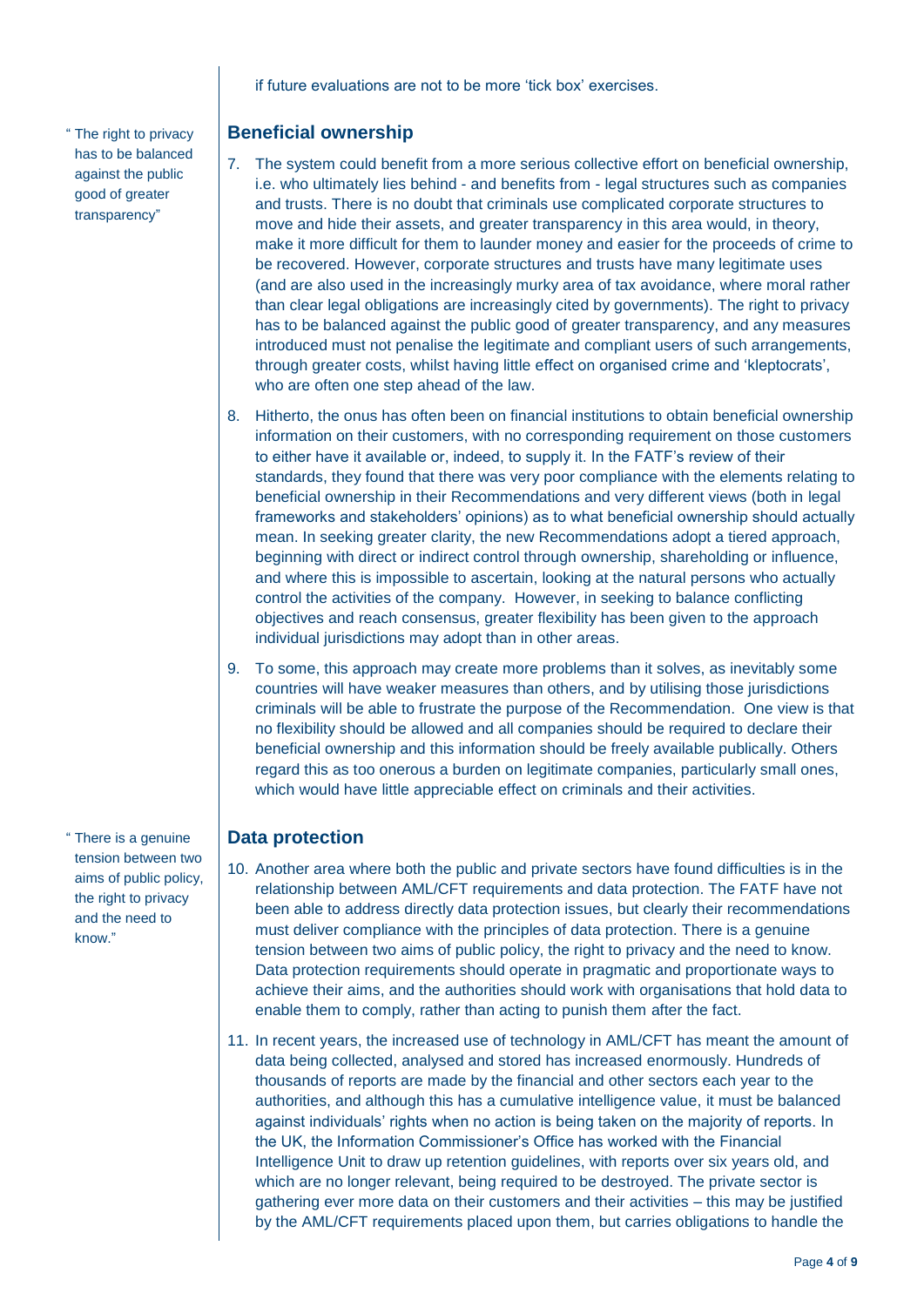data correctly and keep it up to date.

- 12. There should be no sense that either data protection or AML/CFT over-rides the other. Rather the requirements should be capable of being met concurrently. AML/CFT and data protection supervisors should work together and recognise the difficulties the private sector may have. On the other hand, they may choose the best enforcement option – a bank failing to keep information on its high risk customers up to date could be regarded as failing to comply with one of the principles of data protection, but the obvious failure to mitigate serious money laundering risks may be the more serious infraction.
- 13. Limitations on the ability to transfer data across borders have serious implications for consolidated risk management in groups, such as global banks, which form part of the FATF Recommendations. The sharing of personal information between different institutions is even more problematic. However, data protection must not be allowed to be used as an excuse for inaction – for example, the restriction on transferring data outside the EEA is not absolute, it can be done with adequate safeguards such as safe harbours. If the will is present, it is should be possible to find a way to balance the need to protect data with transparency and the need to know or share. The private sector would derive more confidence in such arrangements with greater guidance from the authorities and internationally consistent standards.

### **Banks – most of the problem or most of the solution?**

- 14. Recent high profile enforcement actions, particularly by US authorities, have put banks, particularly large global banks, in the spotlight, and there is a growing perception that they are failing to adequately discharge their AML/CFT responsibilities, both as required by law or regulation and as good 'corporate citizens'. However much the actions of certain banks (and individuals within them) might merit criticism at times, there is a danger that demonising the sector will create a polarised situation, which will damage relationships between the banks and the authorities. Clearly, failures have occurred and need to be understood and addressed, but it should not be lost that banks provide by far the majority of suspicious activity reporting and also work with law enforcement to solve real crimes, often in a slightly grey area of close cooperation. This good work is often hidden and may not be even known about at board level. It is possible that focusing on the banking sector, with their ability to pay and absorb large fines, will result in missing real risks manifest in other sectors and result in defensive over-reporting by the banks.
- 15. However, some observers feel that even the recent fines of multi-hundreds of millions of dollars do not go far enough to change the behaviour of, or within, banks, although they clearly have put the AML/CFT compliance risk on the agenda of senior management and boards. Supervisors should also take responsibility for changing behaviours, by ensuring that those people trying to do the right things inside banks, such as compliance departments, are heard and given the authority they require to do the job. It is easy to talk of 'banks' not doing the right thing, but they are institutions made up of different departments, with competing objectives, not organisations acting in one mind. The root causes of failure need to be understood and addressed – more direct and personal punishments for senior bank officers, such as imprisonment, may be part of the solution, but cannot form the only approach.
- 16. Banks have invested heavily in systems and people, and no doubt will continue to do so (prompted by enforcement actions). Tuning those systems and training those people to work effectively and efficiently to address the real risk (that banks' facilities are abused by criminals), rather than to merely address the compliance risk should be a joint responsibility of both the sector and the public sector. There continues to be a feeling of information asymmetry on both sides, and a better appreciation of knowledge and capabilities would improve the outcomes.

" failures have occurred and need to be understood and addressed, but it should not be lost that banks provide by far the majority of suspicious activity reporting and also work with law enforcement to solve real crimes"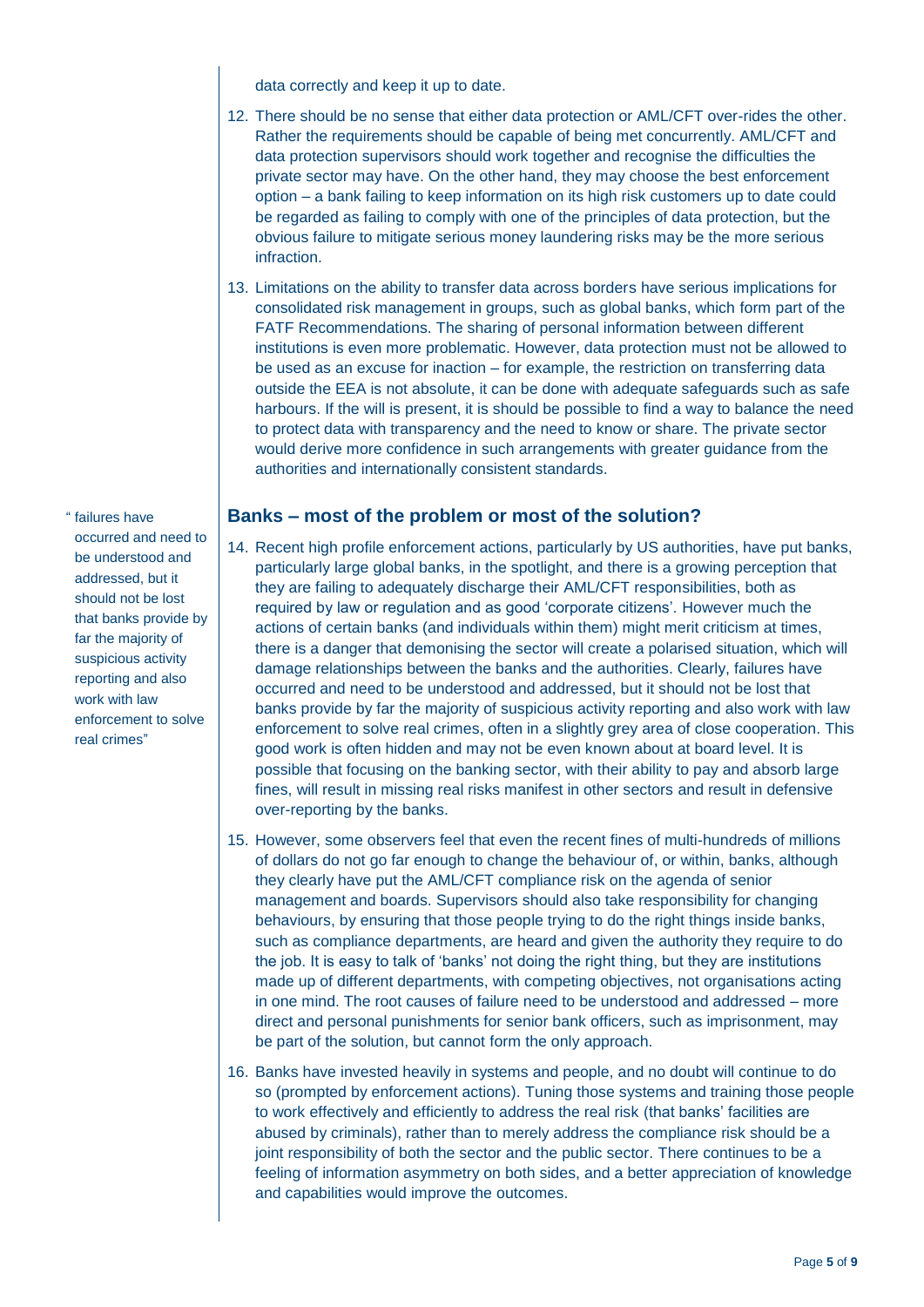" An increased focus on the risk-based approach allows for flexibility and innovation in achieving the required outcomes, but this is difficult to implement."

### **Improving outcomes**

- 17. The revision of the FATF standards, and the consequent introduction of a 4th EU Directive on money laundering and national legislation/regulation, provides an opportunity to 'reboot' the AML/CFT system. This opportunity must not be lost in squabbles over detail or a 'push-me, pull-you' debate on policy. It is easy to find fault, less easy to agree on effective measures. Ultimately the goal must be to find ways to achieve the objectives of the AML/CF system, not in criminalising the sectors seeking to comply. It was felt that allocating more resources to enforcement of compliance issues, rather than investigating money laundering, sends the wrong signal.
- 18. An increased focus on the risk-based approach allows for flexibility and innovation in achieving the required outcomes, but this is difficult to implement. Firms must be encouraged to find ways to address their actual ML/TF risks, not just focus on a 'tick box' approach to compliance hoping to avoid sanction, but this requires support and understanding from the authorities, and a consistent approach to supervision. It can also only be predicated on a good understanding of risks. The old approach of saying that firms best understand their own risks has not always proved useful. Shared research on the risks and ways to approach them is one approach, with better sharing of suitable intelligence, based on a good understanding of what can be achieved.
- 19. Some banking supervisors are now focusing on how to foster ethical behaviour in banks, or at least how to balance ethical behaviour with the need to make profits for their shareholders. Certainly there is a need to change some behaviours, and there are many tools available to try. The big 'stick' approach of massive fines and threats of imprisonment is one, but finding some 'carrots' to reward better behaviour and individual responsibility is more difficult. Building the concept of ethics and 'doing the right thing' (not just being compliant) into financial sector training, with links to rewards such as promotion and bonus is one approach. Another potentially useful avenue would be to explore the use of accreditation to work in the industry, or to make more use of regulatory powers to ban individuals, temporarily or permanently.
- 20. A greater focus on outcomes must be welcomed. The system as it is configured at the moment places a lot of emphasis on the 'know your customer' stage and in producing reports for the authorities. Many of these reports are not investigated and their cumulative intelligence value has not been particularly well demonstrated. Greater emphasis on monitoring by institutions, informed by good intelligence, should produce fewer, better reports for action. If bulk data is needed for analysis, other ways should be found of obtaining it, with new legislative tools if the current comprehensive set is not sufficient. Similarly there must be good dialogue with the reporting sectors outside, both in finding effective policy solutions and in understanding trends and techniques.

## **Conclusion**

- 21. Although there is a broad consensus between the public and private sectors that the AML/CFT framework is appropriately structured, there is much work to be done to make its implementation effective. The changes resulting from the revision of the FATF Recommendations provide an opportunity for the sectors to work together to agree on what is appropriate to achieve the objectives of the AML/CFT regime and how effective and efficient measures can be made to work; and how success can be measured.
- 22. A joint understanding, albeit from different perspectives, of the risks the system is designed to mitigate (and an acceptance that on its own it cannot eradicate money laundering, terrorist finance or any other threats) is key, and this can only be achieved in close cooperation, not independent assessment of risk.
- 23. Although some policy makers and supervisors work closely with, and have technical knowledge of, the private sector, greater effort should be made on both sides to build a mutual understanding and cooperation. Works needs to be done to overcome the current suspicion and polarisation, with enforcement designed to change behaviours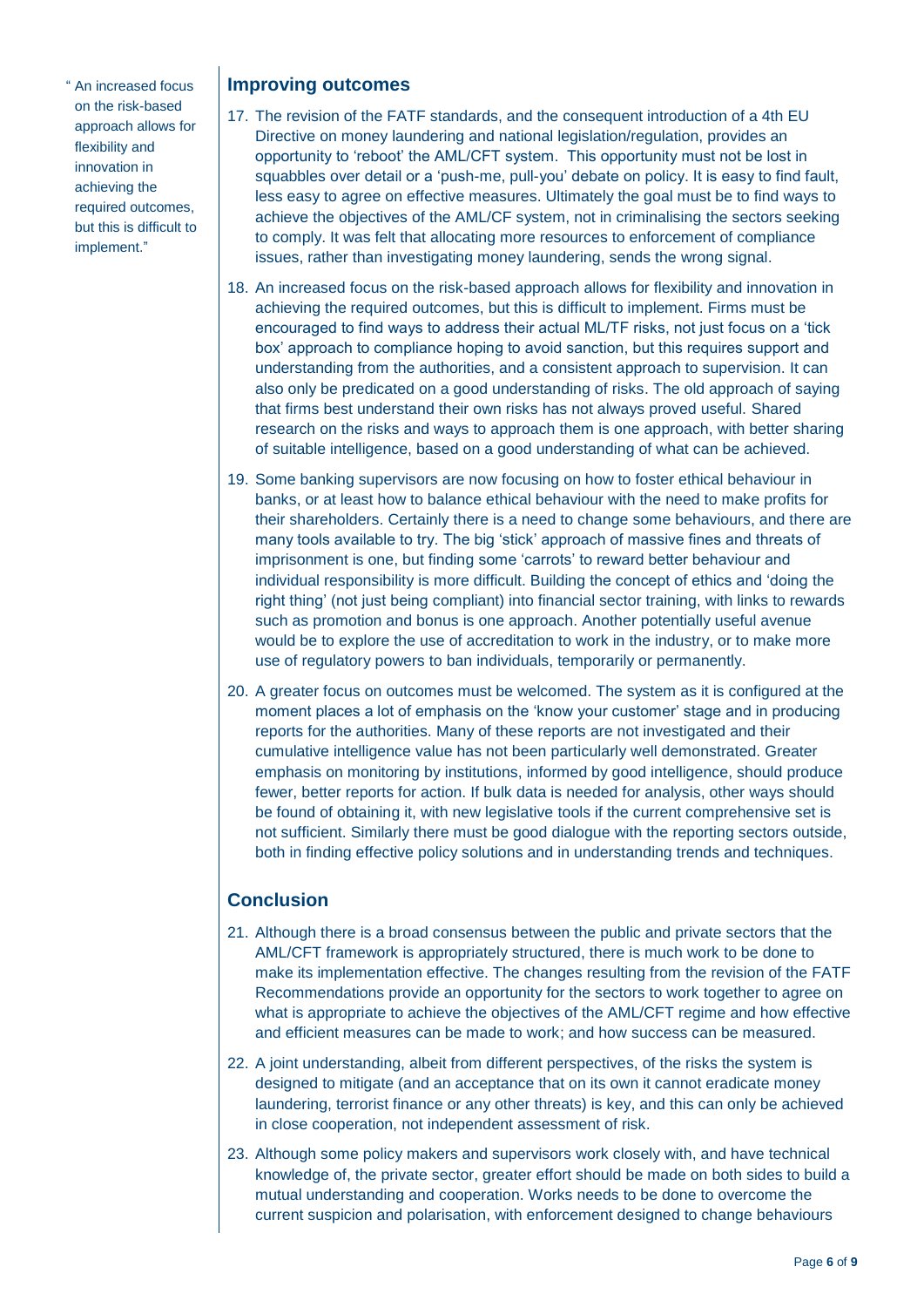and achieve objectives. That said, enforcement of egregious breaches should have serious sanctions, including personal responsibility, where appropriate, as well as corporate punishments. In addition to popular measures such as sending bankers to prison, other ways to deal with miscreant individuals in the industry should be explored.

24. Ways should be found to raise the level of dialogue on policy issues and to increase the flow of intelligence between the public and private sectors. Higher quality reporting from the private sector, and less defensive volume reporting, should be welcomed, but both sides must take responsibility for making it happen. The private sector should increase its focus on monitoring, but can only do so with confidence that the authorities do not see 'know your customer' as a goal in itself. There must be a clear link between all policies and measures taken, in whichever sector, and the achievement of the objectives of the regime, which the forthcoming FATF methodology will hopefully make clearer than ever before.

### **Fourth European Money Laundering Directive**

- 25. Wilton Park notes that the European Commission has published a proposal for a fourth directive on the prevention of the use of the financial system for the purpose of money laundering and terrorist financing. The fourth directive is based on the international standards of the Financial Action Task Force and it deals with a number of the issues including:
	- Beneficial ownership

Corporations and legal entities, and trustees of express trusts, will be required to hold adequate, accurate and current information on their beneficial ownership. This information must be made available to obliged entities and competent authorities. Trustees are required to declare their status when becoming a customer.

**Sanctions** 

A set of minimum principles-based rules to strengthen administrative sanctions for systematic breaches of key requirements of the fourth directive, namely customer due diligence, record keeping, suspicious transaction reporting, and internal controls of obliged entities. The minimum range of sanctions includes public statements, cease and desist orders, withdrawal of authorisation, and temporary bans of members of an obliged entity's management body.

Data protection

Clarification of the interaction between AML/CFT and the data protection requirements, recognising the need to strike a balance between preventative measures against money laundering and terrorist financing on the one hand, and protection of the rights of data subjects on the other hand.

Processing of personal data is permitted in order to comply with the obligations laid down in fourth directive, including carrying out customer due diligence, on going monitoring, investigation and reporting of unusual and suspicious transactions, identification of the beneficial owner of a legal person or legal arrangement, sharing of information by competent authorities and sharing of information by financial institutions. However the personal data collected should be limited to what is strictly necessary for the purpose of complying with the requirements and not further processed in a way inconsistent with Directive 95/46/EC. In particular, processing of personal data for commercial purposes is strictly prohibited.

The fourth directive includes a maximum retention period of 10 years for records. There is a requirement for group-wide policies and procedures to cover data protection in relation to sharing information within the group, and the directive also recognises the need for the personal data of persons who report, and natural persons who are the subject of reports, to be protected.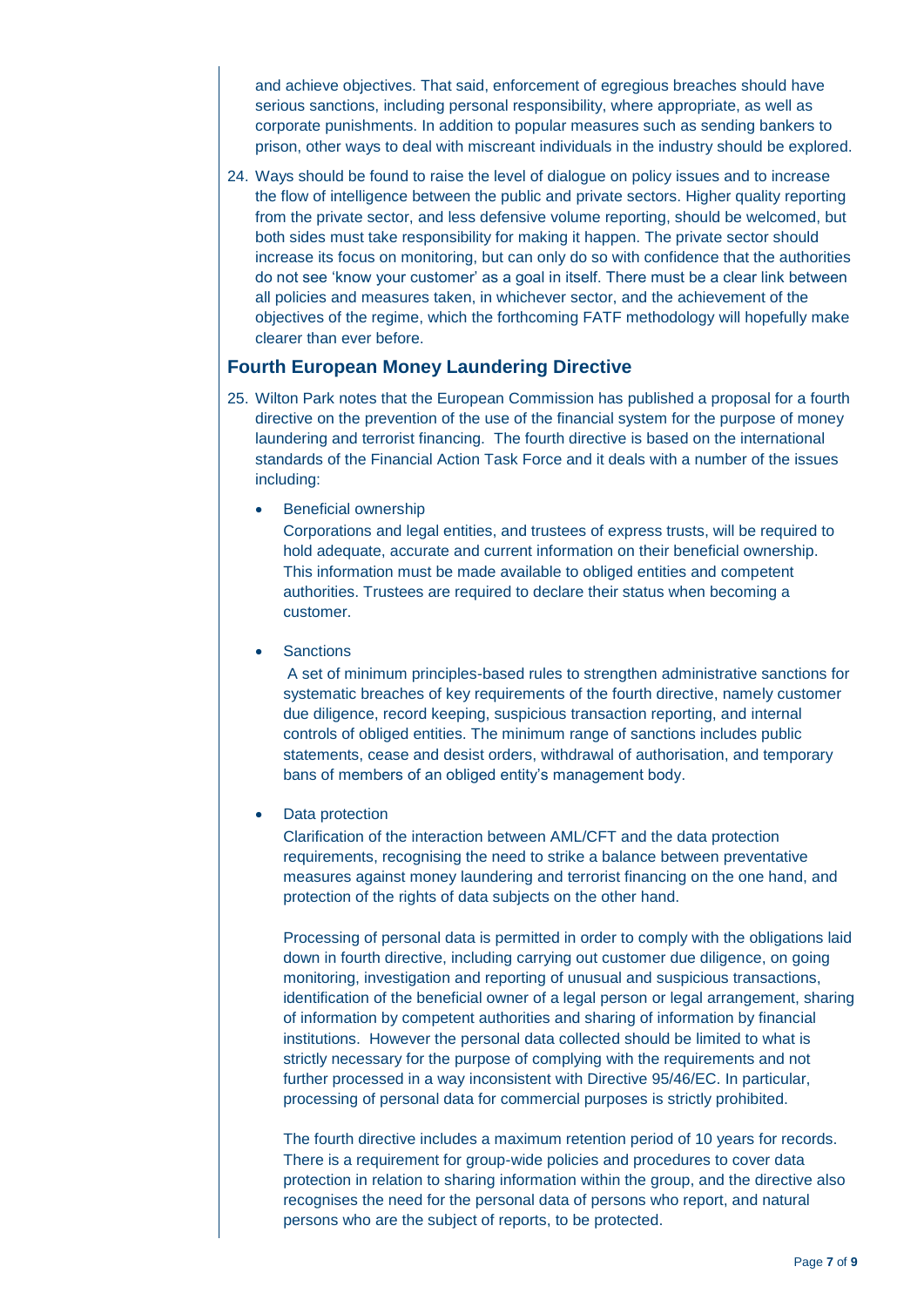#### International obliged entities

Credit and financial institutions which have branches and subsidiaries located in third countries where the legislation is deficient should apply the fourth directive or notify the competent authorities of their home Member State if this is impossible. The European Supervisory Authorities will draft regulatory technical standards to specify additional measures and minimum actions to be taken by firms in this situation. Ultimately the competent authority may request the financial group to close down its operations in the host country, if appropriate.

#### Risk-based approach

The fourth directive recognises that the use of a risk-based approach is an effective way to identify and mitigate risks to the financial system and wider economic stability in the internal market. Evidence-bases measures to be implemented in three main areas:

- (i) Member States are required to identify, understand and mitigate the risks facing them, and where appropriate make these risk assessments available to obliged entities to enable them to identify, understand and mitigate their own risks. These assessments are intended to inform the allocation and prioritisation of resources;
- (ii) Obliged entities are required to identify, understand and mitigate their risks, and to document and update these assessments. This process must subject to senior management oversight. As regards simplified due diligence, the third money laundering directive was thought to be overly permission so for this reason future decisions on when to apply simplified due diligence will need to be made on the basis of risk, taking into account the non-exhaustive list of factors in Annex II;
- (iii) Resources of supervisors can be used to concentrate on areas where the risks of money laundering and terrorist financing are greater. The European Supervisory Authorities have been tasked with issuing guidance on the factors to be applied when conducting risk-based supervision, within 2 years of the date of entry into force of the fourth directive;
- (iv) The European Banking Authority, European Insurance and Occupational Pensions Authority, and European Securities and Markets Authority, shall provide a joint opinion on the money laundering and terrorist financing risks affecting the internal market, within 2 years from the date of entry into force of the fourth directive. The European Commission is then required to make this opinion available to Member States and obliged entities.

### **David Artingstall**

Wilton Park | February 2013

Wilton Park reports are brief summaries of the main points and conclusions of a conference. The reports reflect rapporteurs' personal interpretations of the proceedings – as such they do not constitute any institutional policy of Wilton Park nor do they necessarily represent the views of the rapporteur.

Should you wish to read other Wilton Park reports, or participate in upcoming Wilton Park conferences, please consult our website [www.wiltonpark.org.uk](http://www.wiltonpark.org.uk/)